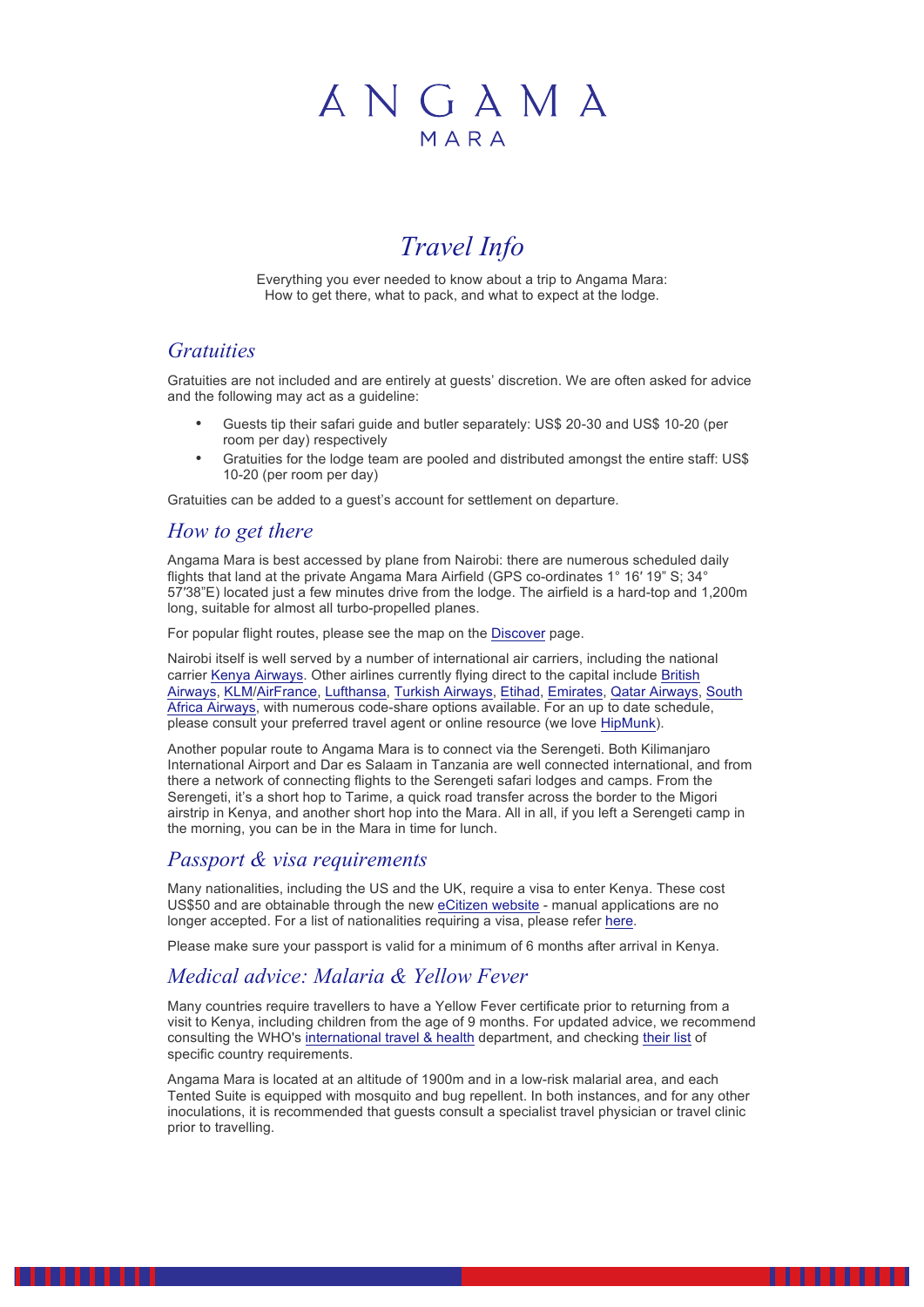

## *Medical Emergencies & Evacuation*

All guests at Angama Mara are covered by an insurance policy for evacuation due to a medical emergency, of up to US\$25,000 – which would typically include evacuation by fixed-wing plane directly from Angama Mara Airfield to Wilson Airport in Nairobi, and transfer to the renowned Nairobi Private Hospital.

For your piece of mind, [AMREF](http://amref.org/) are the subcontracted transport providers.

Trained paramedics and nurses are available on call 24 hours a day 7 days a week, and can assist with any diagnosis or treatment advice should it be required, as well as dissemination of medical supplies at the lodge, which is regularly restocked and is compliant with the Interhealth Worldwide [base kit](https://www.interhealthworldwide.org/media/909338/fact-sheet-for-interhealth-kits-base-kit.pdf). South African-qualified doctors are also available over the phone should they be required. These services are provided by [Africa Assist](http://www.africa-assist.co.za/).

At the lodge, each safari vehicle is also equipped with a first aid kit, and over 20 staff are trained in basic First Aid, including all guides and camp managers. Furthermore, Shannon Davis, the Regional Director based at the lodge, is a US-qualified paediatric nurse with experience in these matters.

#### *Park Fees*

Park fees are charged by the Mara Conservancy in order to enter into the Mara Triangle, where Angama Mara conducts open air gamedrives.

- For non-residents, park fees are currently US\$80 per person per 24 hour period and US\$ 45 for children under 18
- For residents of Burundi, Rwanda, Tanzania & Uganda, Burundi, park fees are currently KSh 1,200 for adults and KSh 500 for children
- For Kenyan residents, park fees of Ksh 1,000 and KSh 300

#### *Safaris with children*

Angama Mara welcomes children aged 6 years and older, and we believe that children should be connected to the world's beautiful wild places from a young age. It is a life changing family holiday – not only seeing the animals but meeting the people who call Africa home. Looking after children in a safari lodge is a joy and, more often than not, the children settle in much more quickly than their parents. Our approach is to keep young guests busy and happy and to give their parents some time out too – travelling those long distances can be exhausting. Looking after children is a mindset – either you love it and do it well or you simply don't allow children to stay at all. We do – and we relish it.

While mum and dad are having a nap, taking in the view and generally catching their breath, we have a jam-packed list of fun things for Angama Mara's young guests to enjoy:

- Fishing, frogging and tadpoling in the dam
- Bugging and tracking on nature walks with Maasai guides
- Beading with the Maasai ladies in Angama Mara's craft studio
- Learning the art of spear throwing from a Maasai warrior Baking bread or making
- Ice-cream in the kitchen
- Learning about nuts and bolts in the workshop
- Visiting local schools and making new friends
- Snuggling up in the library with curated African books, DVD's and board games on rainy days

. . . . . . .

Star gazing at night with toasted marshmallows and s'mores

Or simply just being together as a family.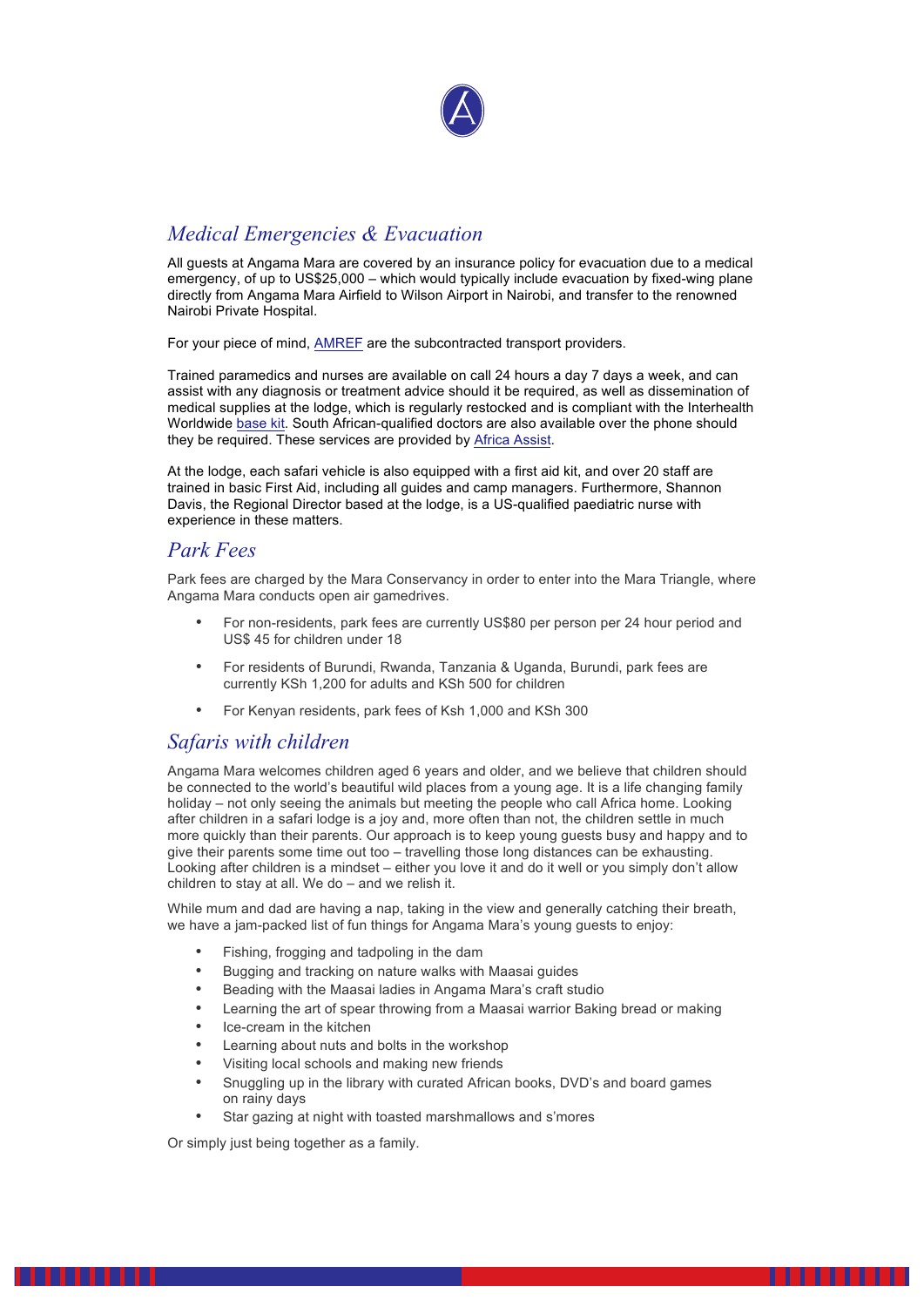

## *Safety*

The safety of our guests is paramount and our primary concern, as the Mara Triangle is a wilderness area and home to the Big 5 and many other dangerous predators and animals. The lodge is unfenced and entirely open to its surroundings, and wild animals are known to roam freely around the lodge. We urge guests to take utmost care when walking around the lodge, and at all times to be accompanied by an *askari* after dark. (An askari is a Maasai warrior, and in East Africa has come to mean a night watchman, or security guard.) Members of the 20 strong askari team are on duty all through the night.

#### *Services, Facilities & Amenities*

#### **SERVICES:**

- In-tent massages
- Childminding
- Same-day laundry and shoeshine
- Complementary high-speed WiFi
	- o In the Tented Suites and library in the guest areas
	- o Guests are encouraged not to use the WiFi in the communal guest areas out of respect for others

#### **LODGE FACILITIES:**

- Fitness centre including elliptical, treadmill, exercise bikes, free weights
- Heated swimming pool (12m x 6m)
- Checkout cloakroom for late departures
- TV in the library, along with a wonderful collection of Africana films and books
- Wheelchair friendly: one Tented Suite is specially equipped to handle travellers with disabilities

#### **IN-ROOM AMENITIES:**

- Electric blanket
- [Africology](http://africologyspa.com/home.php) amenities
- Hairdryer
- Safety deposit box
- Personal bar, tea & coffee station
- Mosquito & bug repellent
- Overhead fans
- Shower and bath [\(it all started with the bath](http://stage.ninjasforhire.co.za/angama/it-all-started-with-the-bath/)...)
- Multiple charging points with international adaptors (Kenyan plugs are Type G), 240V plug sockets
- Tablet
- **Binoculars**

## *Soft bags & weight restrictions*

Please note that scheduled flights to the Mara carry a luggage restriction of 15 kg per person in soft bags, including carry-ons. The carriage of excess baggage is at the sole discretion of the airline and may be subject to additional charges. Soft bags and storage is available at Wilson Airport should it be required.

. . . . . . .